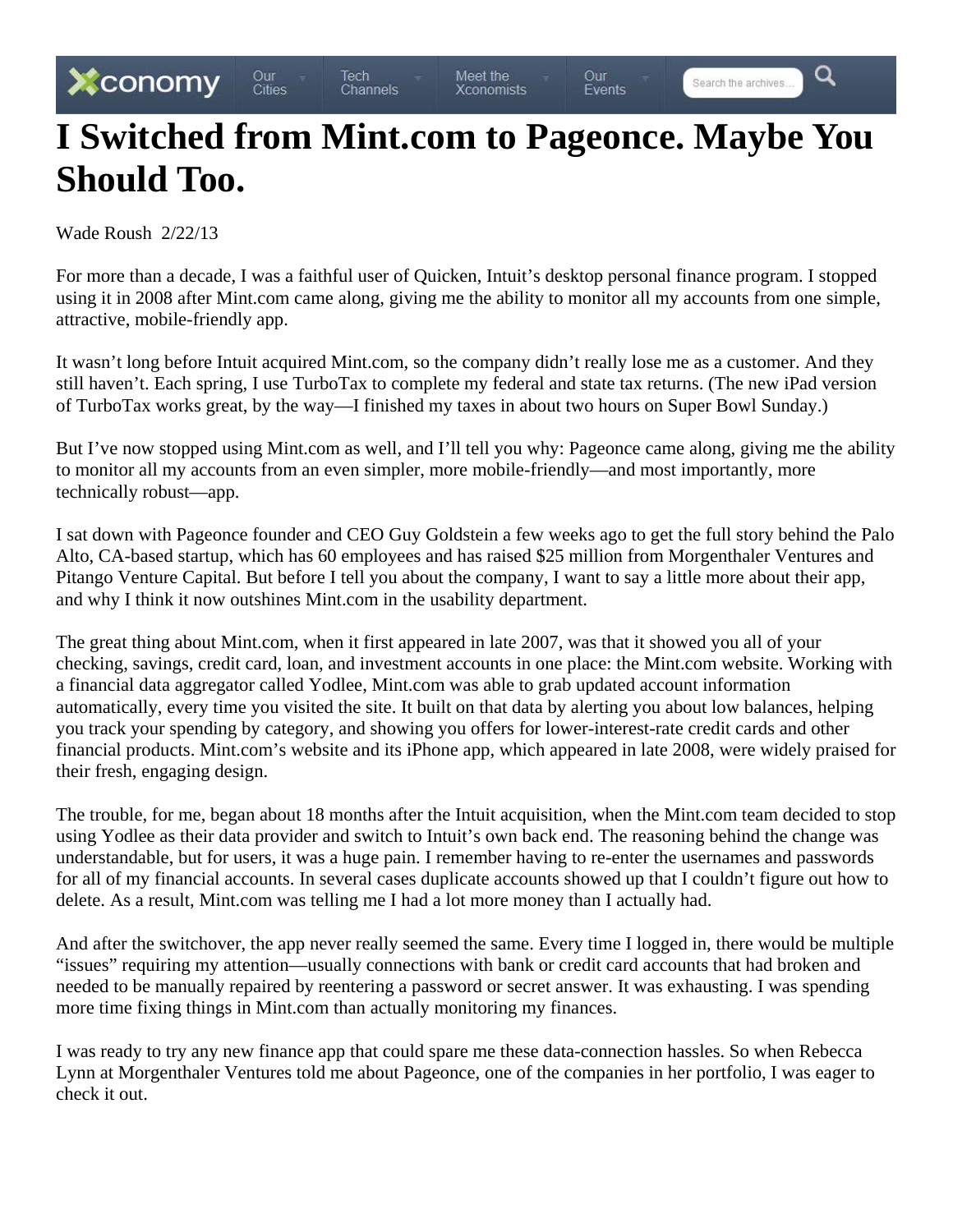Xconomy

Our<br>Cities Tech<br>Channels

Meet the **Xconomists**  Our<br>Events

Search the archives

Q



Pageonce works across multiple devices (the Web, iPhone, Android, Windows Phone 7 and 8, and Blackberry) and is exceedingly simple—or at least, the part users see is simple. You start by supplying Pageonce with the login credentials for your financial accounts and your regular household accounts, such as your cable, electric, gas, and wireless bills. The application then pulls all the updated balances together into a dashboard that summarizes your financial situation in one glance. It shows your total cash and investment account balances, the amount you owe on your credit cards, and alerts about things like large bank or credit transactions.

You can also dive deeper into each area, and check the balances of your individual checking, savings, and credit accounts. You can see which bills are coming up soon—and, even better, you can pay them from within the app. Pageonce shows the balance on investment accounts such as your 401(k) or IRA, and how your holdings break down within those accounts.

Finally, the application shows you financial offers tailored to your situation, such as credit card offers. Pageonce itself is free, so the lead-generation fees on these offers are how the company makes money. The startup also offers a credit

**Pageonce overview screen on the iPhone**

score reporting service called Pageonce Credit Guard for \$6.99 a month.

There are no fancy categorization or budgeting tools, though there is a very basic pie chart tool that compares your spending on utilities, insurance, interest, and the like. There's also a cool feature called "File Cabinet" that stores copies of your past bank statements and utility bills. And that's about it.

Goldstein, the Pageonce founder and CEO, says his philosophy about personal-finance apps is simple. "People are struggling with their money and they really need help," he says. "We give them a solution to track everything and help them with their day-to-day finances," so they can avoid late fees and other hazards.

And so far, consumers and mobile-industry observers are loving it. Some 8 million people have registered to use Pageonce. CNNMoney called it the "Cadillac of money management apps," Apple named it a "Staff Favorite" app in November 2011, and the current version of the app gets five stars, on average, from reviewers in the iTunes App Store. That's a much better showing than the latest version of Mint.com, which gets three stars.

The design of Pageonce isn't as warm or inviting as that of Mint.com, but what's far more important to me is that the data connections to my financial accounts seem rock solid. In my time using the app, I've only had to fiddle with the settings once, when one of my banks decided to make online users to set up a secret question as a supplement to its regular password.

I was curious about how this startup seemingly out of nowhere to challenge the industry leader—and how it overcame or sidestepped the data connection issues that plagued Mint.com. So I went to see Goldstein at the company's austere Palo Alto office.

It turns out there's a back story to Pageonce that helps to explain its smooth performance. A former fighter pilot in the Israeli air force, Goldstein long worked for Mercury Interactive, an Israel- and Silicon Valley-based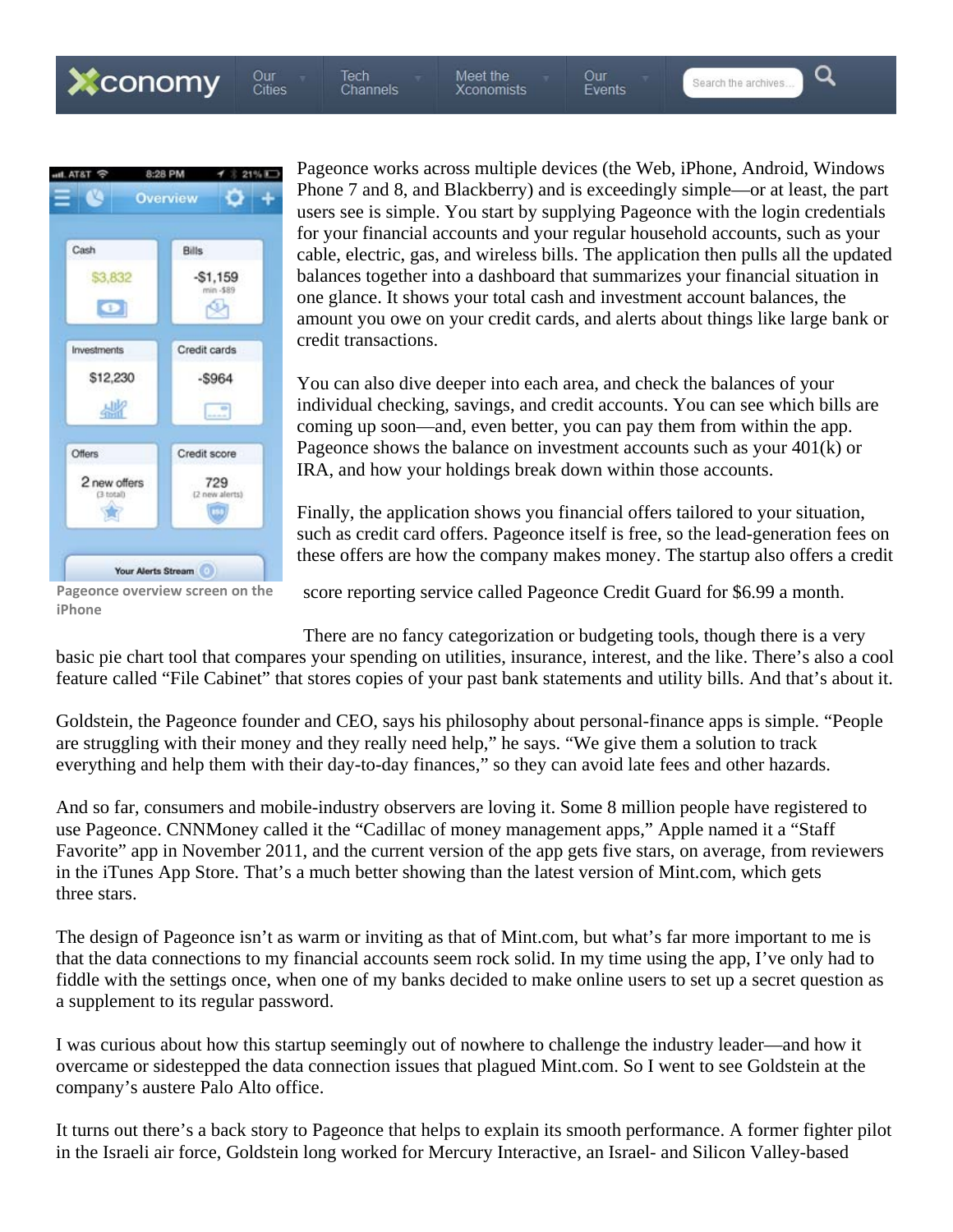

Tech<br>Channels

Our<br>Cities

maker of software testing tools that Hewlett-Packard acquired for \$4.5 billion in 2006. One of Mercury's specialties, Goldstein says, was running quality-assurance tests on Web-based software.

The only sure way to assess a constantly changing website, Goldstein says, was to have the test software ingest it the same way a human would—by "viewing" pages and "clicking" on controls as if it were surfing from a desktop browser. Today, the Pageonce back end works in a very similar way. That means it isn't thrown off when a bank changes its website in a way that affects login procedures—which they do all too frequently. (Goldstein says this was likely the source of my headaches with Mint.com.)

Strangely enough, though, Pageonce didn't start out as a financial app. The first version of the application, back in 2007, was a Web-based personal assistant that "aggregated everything about your life," Goldstein says travel reservations, rewards program points, itineraries, social media accounts, e-commerce accounts, e-mail, bills (hence the name Pageonce—you could save every Web page in your life and not have to find it again). "It worked extremely well," Goldstein says, but ultimately the startup decided it couldn't compete with all of the companies offering more siloed apps, such as Tripit in the travel market. And when customers wrote in asking for more features, it was always about the financial-tracking functions of the application.

So in 2010 the company rebuilt its whole system around Mint-style financial account tracking. Within a couple of years, responding to customer demand, it added bill payment—in fact, the company's user base started to grow at a rapid clip only in early 2012, when Pageonce introduced a feature that lets users pay bills from the mobile app. Payment volume is now around \$1 million per day and is growing 30 percent per month, Goldstein says.



**Guy Goldstein, CEO of Pageonce**

The days when you'll have to write a paper check to your pay your rent or your medical bills are about to end, Goldstein says. Consumers are getting used to the idea of conducting secure transactions on mobile devices, and now want the ability to manage their entire financial lives from their smartphones or tablets. "There's a big shift in the market from what we call a biller-centric approach to a customer-centric approach," Goldstein says.

You can already pay hundreds of national or regional billers such as your electric utility from within Pageonce. Just last week the company added a system called "Pay Anyone" that lets users transfer money to small local businesses. Say you want to pay your rent check via Pageonce. You give Pageonce your landlord's e-mail address or cell phone number, and he

gets an e-mail or text explaining how he can log on as a Pageonce biller and receive bank-to-bank payments electronically. (Payments provide a second way for the startup to make money: when users pay a bill via credit card, Pageonce collects a 4 percent fee.)

To a user like me, Pageonce's main virtues are simplicity and reliability. But in an app that's mainly about aggregating account data from hundreds of different sources, you can't achieve either one of these without a lot of work, Goldstein says. In addition to the usual focus on scalability and security, he says, Pageonce had to solve three other more unconventional challenges.